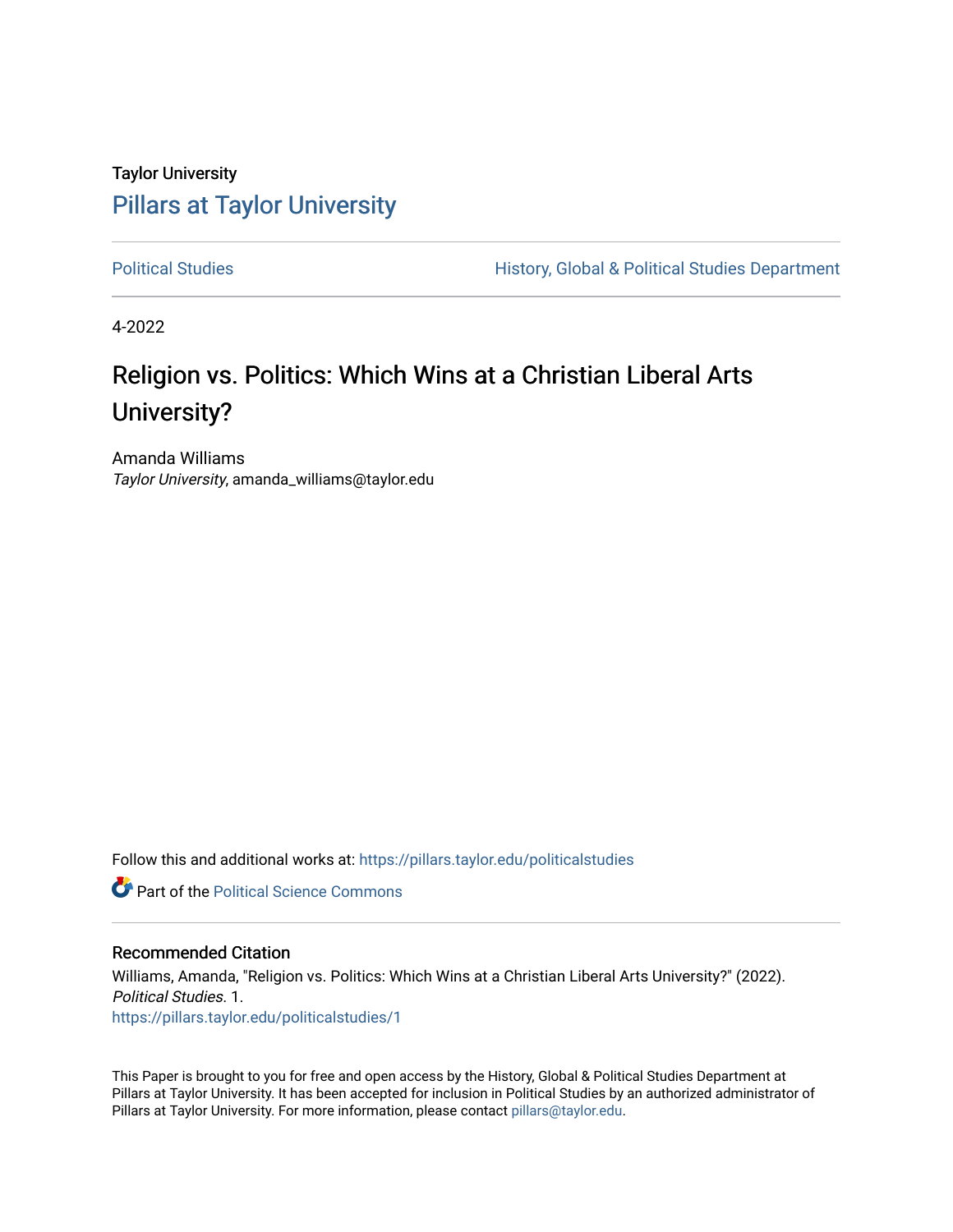# **Religion vs. Politics: Which Wins at a Christian Liberal Arts University? Amanda Williams Advisor: Dr. Jakob A. Miller**

## **Abstract:**

*Scholars have studied the effects of framing on different groups of people for decades. There has also been research on the relationship between religious beliefs and politics. This article takes the unique population of a Christian college campus to combine the test of faith against politics through subtle framing. When faced with a political frame, will these Christians ultimately side with their political beliefs or their religious beliefs? I found through a questionnaire experiment run in November 2021 on Taylor University students and some faculty that religious beliefs prevailed. This result is somewhat surprising giving the current political climate, but it is just a step into understanding the evangelical population and their relationship with politics.*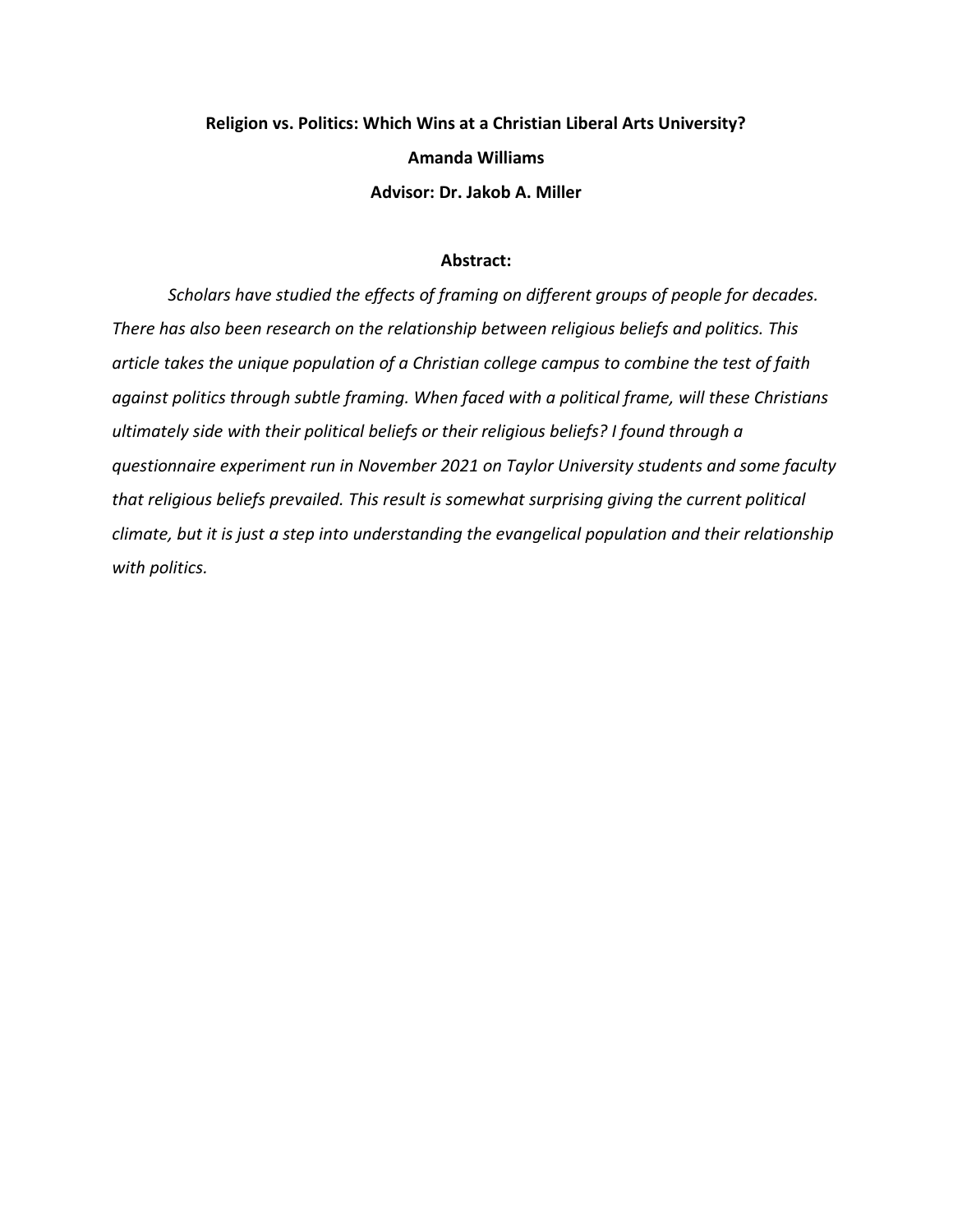#### **Introduction and Literature Review**

When two belief systems are pinned against one another, like religion and politics, whichever is stronger will ultimately prevail. One would think that among those that attend a religious university that emphasizes the integration of faith and learning that religious beliefs would be predominant. But what if there's a frame that makes them think more politically? Will the frame alter which belief set is more valuable? This is known as a framing effect.

According to James Druckman (2001), "a framing effect is said to occur when, in the course of describing an issue or event, a speaker's emphasis on a subset of potentially relevant considerations causes individuals to focus on these considerations when constructing their opinions." One of the main ways that people come across frames in their everyday lives is through the news. It is probably no surprise to anyone in the twenty-first century that news outlets can have different focuses when covering the same event. People are familiar with the biases that are present in news media, especially since the launch of cable news networks like Fox News and CNN. One way that these news networks frame their content is by putting emphasis on certain details that would otherwise not be considered essential. This causes the audience to think about the event in a way that they otherwise would not have.

One famous example in the research world of this phenomenon involves a Klu Klux Klan rally in rural Ohio (Nelson, Clawson, Oxley, 1997). The researchers framed the story in two different ways to their undergraduate student participants. One emphasized the free speech aspect of the rally, emphasizing the want of the protestors to get their message out to the world as part of their First Amendment right to free speech. The other emphasized the public order of the event, highlighting the potential for disorder or violence and threat to public safety. The results of this study show that those who were given the free speech frame were more likely to show tolerance for the KKK rally. What we learned from this study is that framing can help people recall their underlying attitudes. Those that were given the public order frame were reminded that they care about the safety of their communities. Similarly, the ones who received the free speech frame were reminded that they care about the First Amendment and the right to free speech. These attitudes were there all along, but the frame emphasized one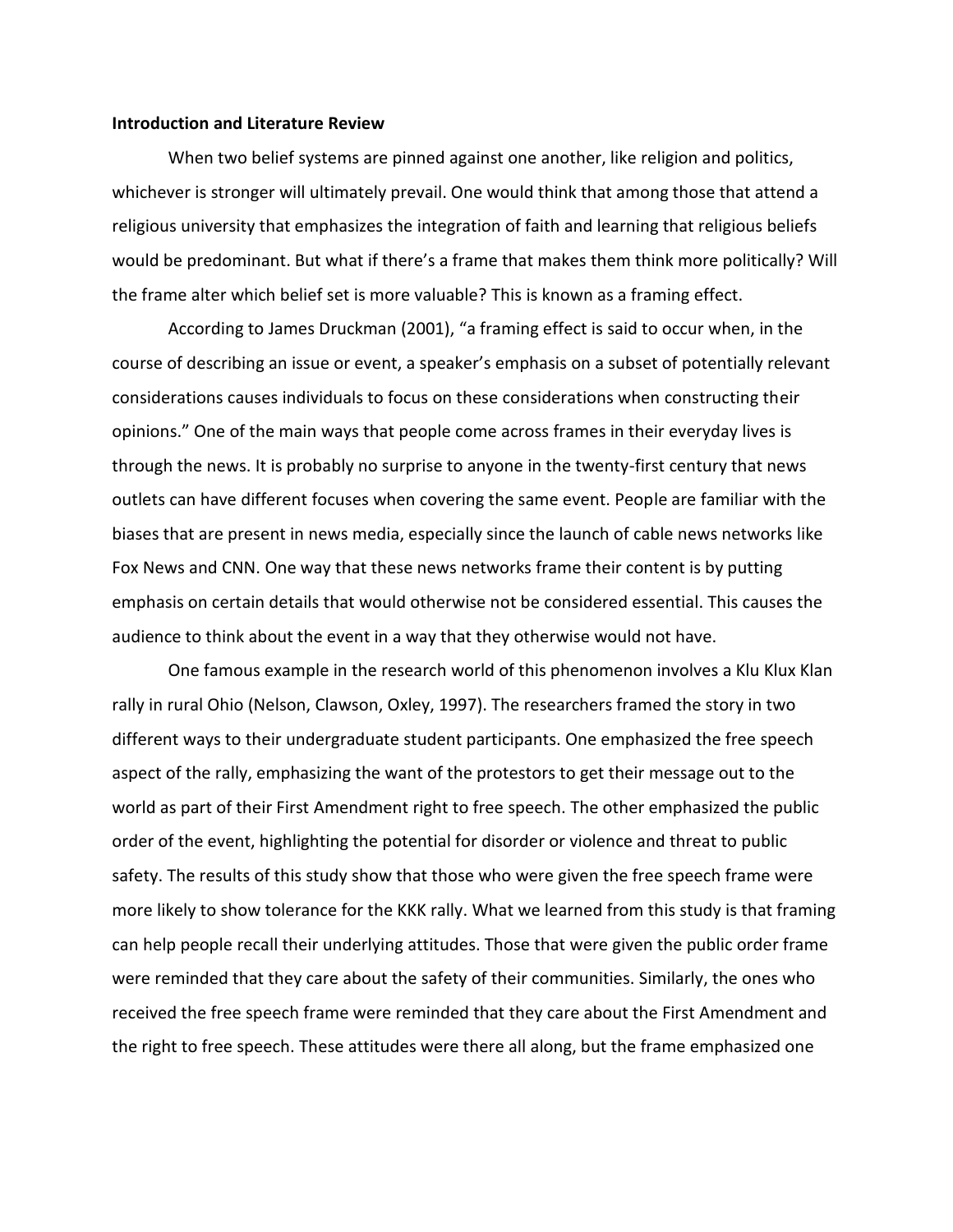over the other so that either public order or free speech was at the forefront of the reader's mind.

Many studies have been done on the effects of framing and how effective they are. However, there is some research that suggests that there are limits to the effects that framing can have on the public. When it comes to contentious issues, those that are important to the public and on their minds frequently, it is difficult for frames or cues to alter opinions. In one experiment on Swiss voters a week before an important referendum vote on immigration (Becthel, Hainmueller, Hangartner, and Helbling, 2015), the results showed that issue frames and partisan cues did not have a significant effect on support for the initiative or people's vote intentions. They suggest that this is due to the fact that people are likely to already have opinions, and the cues remind them of their pre-existing beliefs.

Past research done by Rohlinger and Quadagno (2009), shows that in order for a frame to influence a broad range of Christians, it must appeal to something fundamental to Christianity. The content of the frame matters when trying to influence Christians because the different denominations have similar yet different values. For example, the Catholic church is more focused on social than political action, yet it showed support for the New Deal and programs that 'express social solidarity with the poor.' The uniting factor for the conservative Christian movement was *Roe v. Wade.* The frame that united Catholics with other Christian denominations was the framing of the issue of abortion as the 'right to life.' This right to life to these people is seen as a 'basic human right which must undergird any civilized society.' Cooperation among many types of Christians was possible until there was specialization within the movement. The more detailed frame as the 'right to life without exception or compromise' caused the movement to break up into parts. This caused the different denominations to take their own moral views and approach abortion in different ways. This gives us insight into how groups of Christians might respond to frames directed towards their core beliefs. When the frame hit a core belief of all of Christianity, the idea that all people have a right to live, it worked to unify the group into action against abortion. When the frame was more specific, it no longer broadly applied to the core of all Christian denomination's beliefs, and therefore, the frame was less effective at getting Christians to act collectively.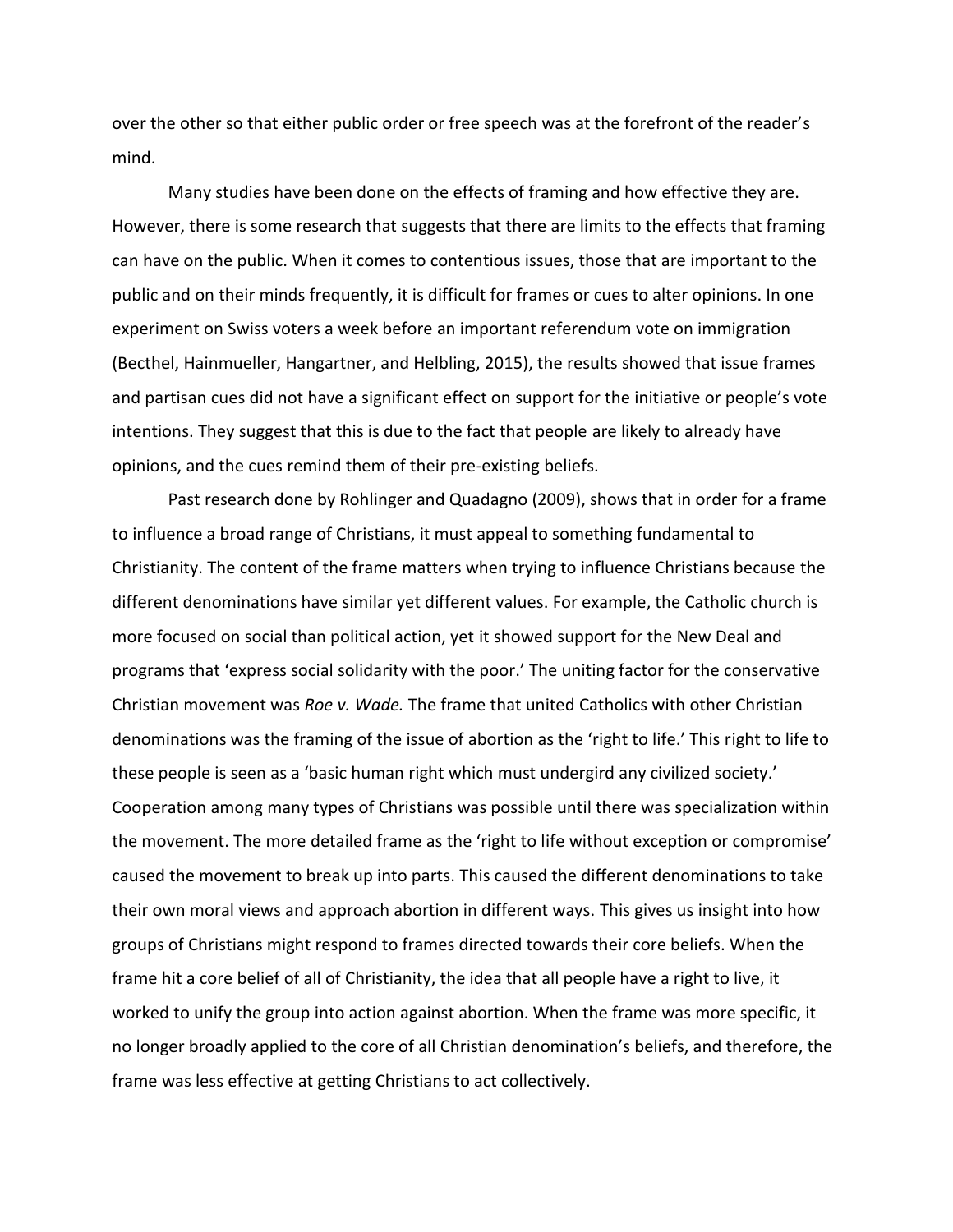How does this Christian conservative movement of the late twentieth century relate to today? One interesting connection to Christians and political action today is the 2016 general election. In 2016, Trump and his supporters uniquely used fear tactics to get people's votes. He called the Mexican border, the Middle East, and inner cities 'disasters.' Some supporters referred to the 2016 election as the "Flight 93 election" because the United States was heading towards disaster, and we need to gain control of the cockpit again (Gorski 2017). He also used messianic language to particularly persuade evangelicals. Those that felt their values were threatened by Clinton could feel comfort in a candidate like Trump. These voters were concerned about abortion, gay marriage, contraception coverage by the Affordable Care Act, and transgender bathroom access. Clinton was on the wrong side of these important cultural issues for this demographic. Trump promised to be their voice and to fix the nation's problems. He was very good at reassuring these voters that he would fight for their cultural values in Washington. This appealed to a wide set of Christian conservative voters.

Why is this particular research important? There is no doubt that the political clime since about 2016 has grown increasingly polarized. White evangelicals were largely Trump voters in the 2016 election. They are part of the reason he was elected even though the news media thought Clinton was a shoo-in and portrayed her as such to the American public. Taylor University is an evangelical higher institution that is primarily white. My research will help us gain insight into what this population values. There are many similar universities across the country that this can be useful for as well. Emulating similar research in those places can help us understand even further.

Even though there has been previous research testing the relationship between religion and politics, this experiment is valuable to the research community because of the specific population sample. This survey was sent to students and faculty at Taylor University, which is an evangelical Christian liberal arts university in Upland, Indiana. One would assume that those that either attend or work at such a place would place high value on their Christian beliefs. Those involved with such Christian universities would certainly hope that these religious beliefs would rank higher in importance than political beliefs. In this experiment, we are combining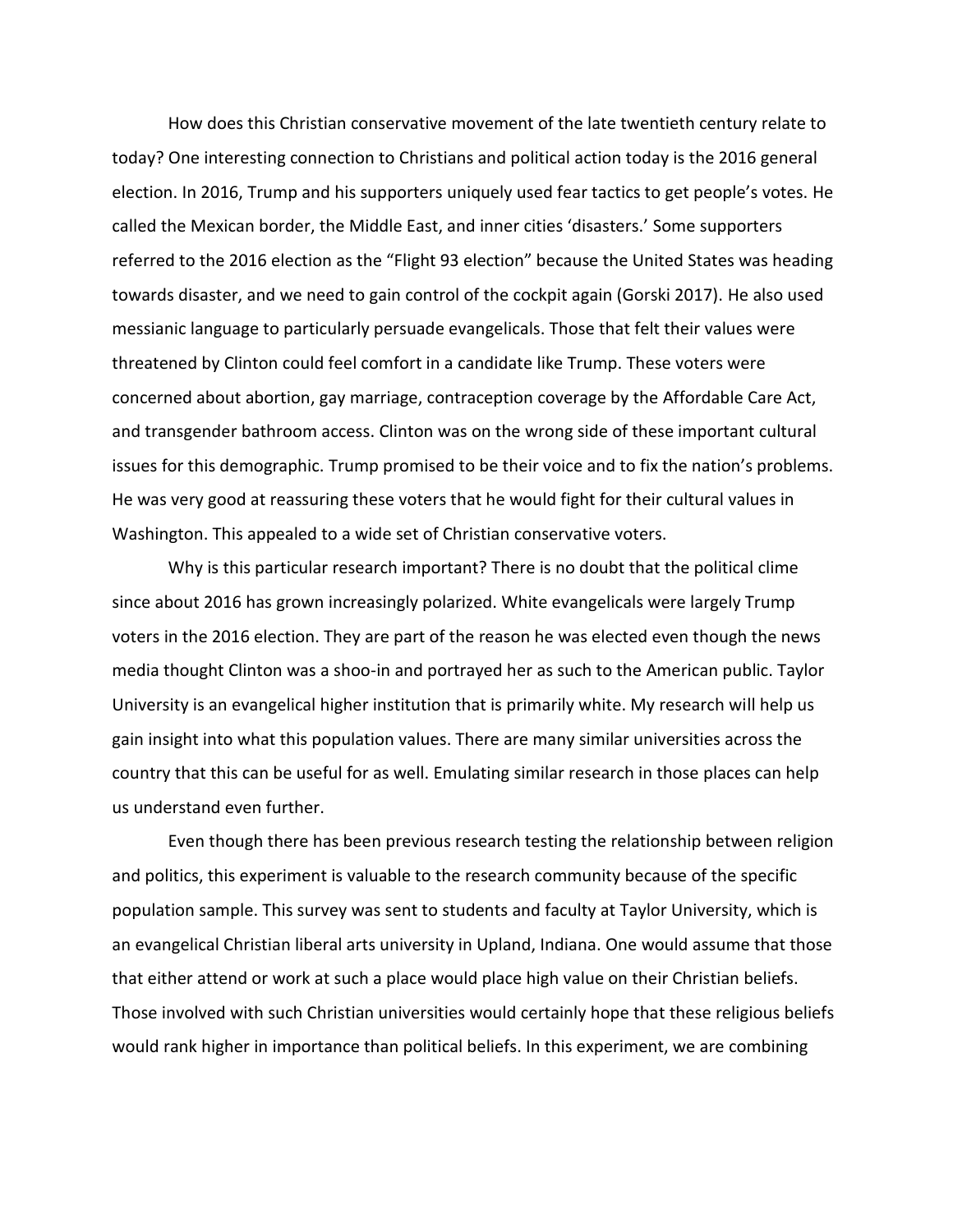what we already know about frames and the news to test this specific population in order to discover which belief set is actually more important to the participants.

I find that in this particular questionnaire, the Christian values proved to be a stronger frame than the partisan cues. Both questionnaires had reminders of what Christianity values, particularly showing love for neighbors, which is sometimes seen as contributing to charity and those that cannot afford to provide for their families or children. The framed version contained references to the fact that Republicans control the Indiana state government. However, there was not a significant difference to be found between the framed and neutral party responses when it came to the questions that were asked after the reading of the different articles.

## **Methods of Research**

The purpose of this research is to see how the students and staff of Taylor University react when given two articles that only differ in one mentioning political party and one refraining from mentioning either party. I picked an article about education funding because this is a higher education institution, and one may assume that those who either attend or work at such a place would consider education a priority. I asked them about who should be responsible for funding education because I figured that would be a good place to see some difference in answers. I thought that asking whether families, charities, or the government should fund education would get the political part of their brain engaged in answering as well. Just the mention of the government funding education might spark a reminder of an already existing opinion.

In order to test this hypothesis, an online research questionnaire was created and sent out to Taylor University students and staff in the Fall 2021 semester. The questionnaire was included in the daily student announcements email with a link that randomized which survey each participant would receive. The two possible questionnaires only differed in which version of the article was included. One was framed to include references to the Republican party, and the other was neutral, which included no mention of political party. A small incentive was included for participants in the form of a lottery drawing for a \$10 gift card to a local restaurant.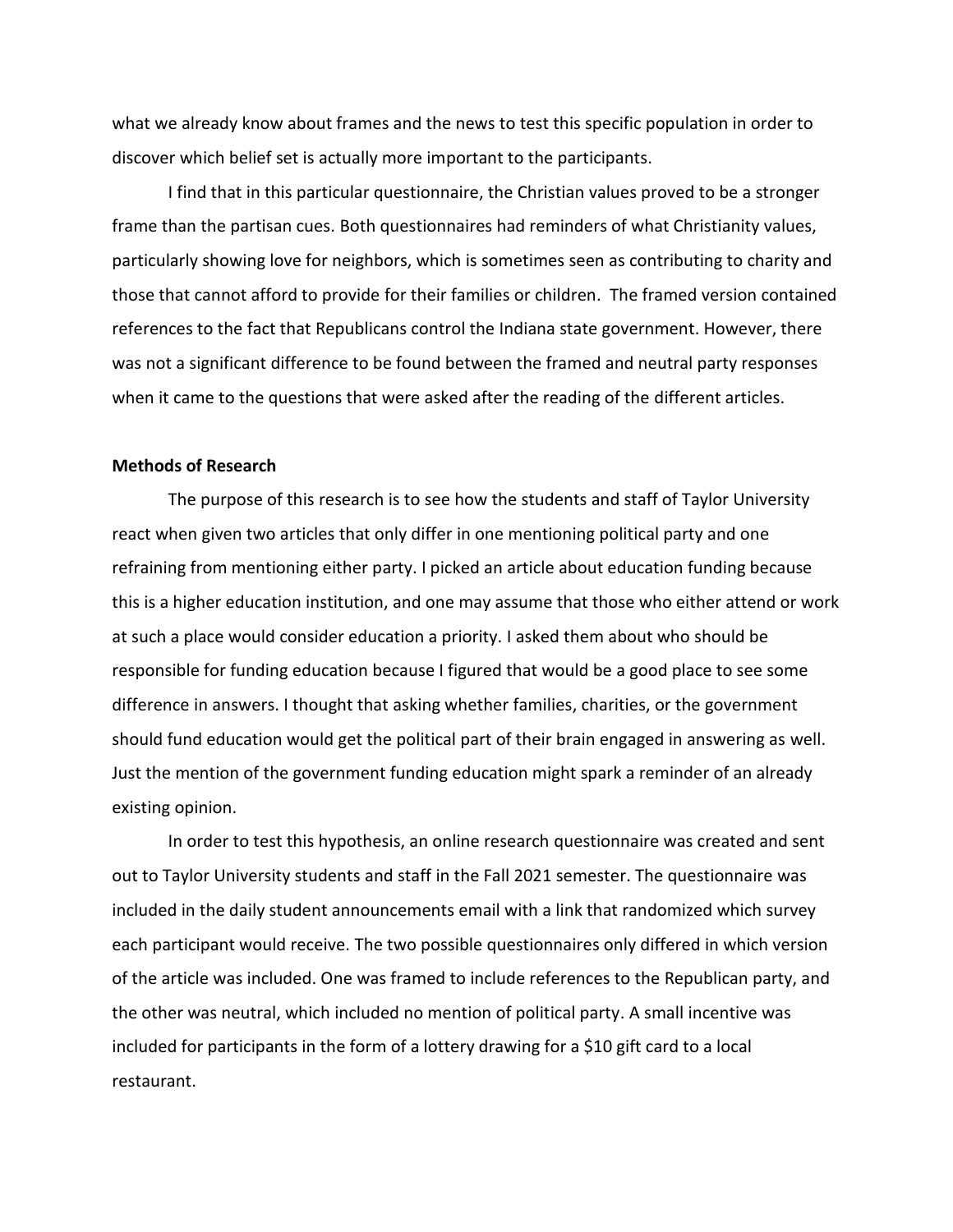The subject matter of the articles was educational funding in the state of Indiana and its effect on the state's economy. When I picked this topic, I wanted to test on something that was fairly non-partisan to begin with and that would be unlikely that people would already have strong opinions formed on. I figured that education funding was something that was not a high priority issue for most people my age, especially when it is compared to abortion, racial equity, or LGBTQ+ rights. I also wanted the subject to be something that could relate to core Christian principles in some way. Christians are told to 'love their neighbors' and have a servant's heart. Quality education for all children should be something that all Christians want. So, this topic seemed perfect to test to see which would win between religious beliefs and partisanship. In both versions, the participants were reminded of their Christian values with the following sentences, "As Christians, we are called to love our neighbors as ourselves. We do this often by supporting our communities or donating to charities. We do fundraisers for local causes or help a family in need. Some charities make sure that children have access to a quality education."

130 people responded to the survey, with 62 receiving the link to the neutral article and 68 receiving the framed article. There were multiple sections to the survey. The first section measured the students' and staff's existing opinions on state funding for education.

I asked them first what their current interest in state funding for education was as a base before the article to gauge how much information they might already know on this topic. For the next two questions, I added the phrase "as a Christian," to the front of the questions so that their religious values would be recalled and at the forefront of their minds. In this way, I was framing the respondents to think specifically about their religious values. I reminded them that they identify as Christians, and that this should be part of their consideration when answering these questions. I asked, "As a Christian, do you believe that every child has the right to a high quality education?" I felt that that this question was important, given that my demographic is a Christian higher education institution. As a member of this community, it might be assumed that high quality education is a priority. I also asked, "As a Christian, who should be responsible to make sure that children receive a high quality education?" The options were the federal government, the state government, individual families, non-profit charities, or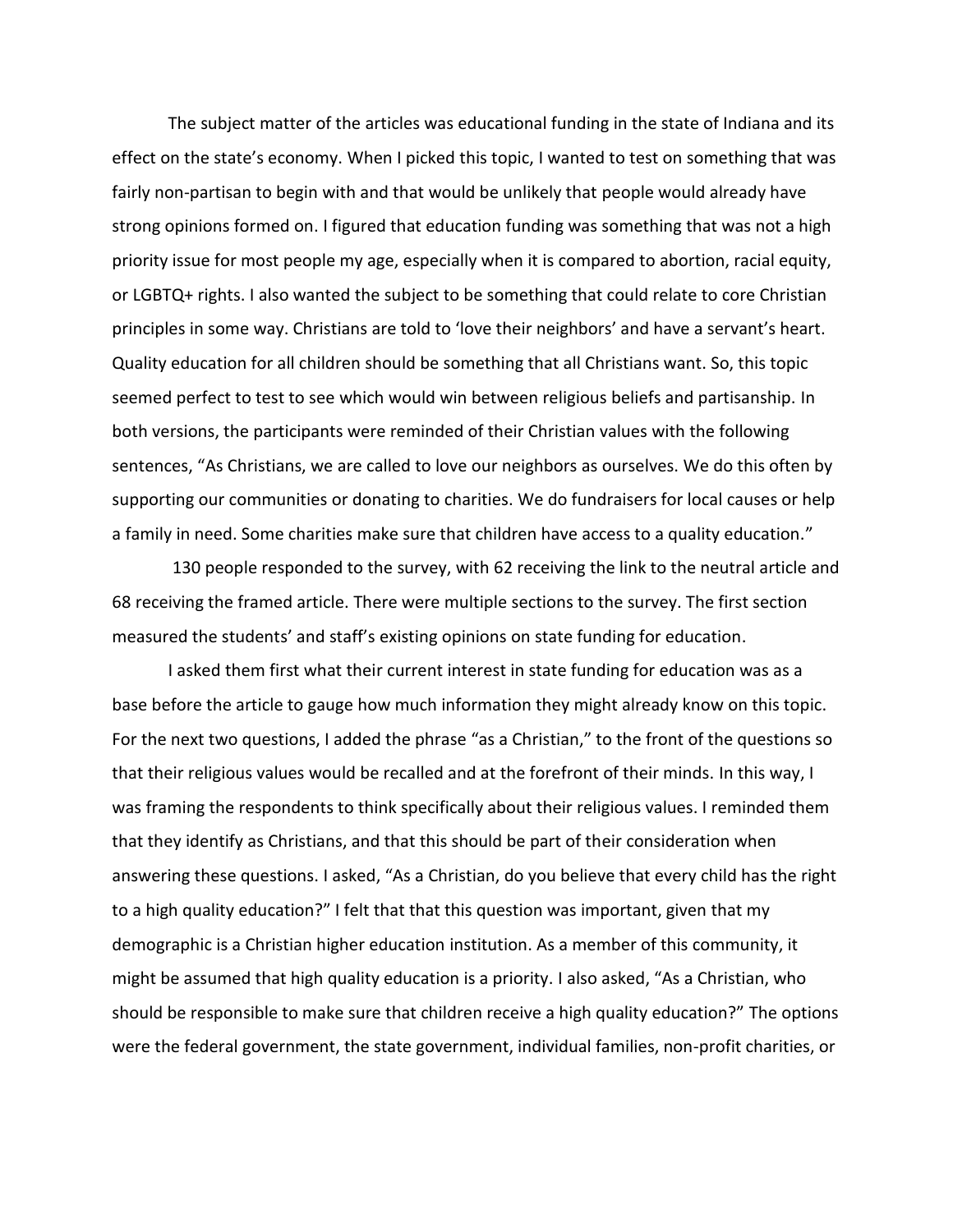other. I used this question to get a sense of what who they think should fund education. Finally, I asked whether we should increase or decrease school funding.

The next series of questions were to gather demographic information on my sample. I asked for their political affiliation so that I could see if there was a pattern with parties and reactions. I also asked which Christian denomination best fits their faith as a way to check for any patterns within different sectors of Christianity. I also asked for their age, gender, and for them to describe the type of community they call home (urban, suburban, rural) also to check to see if that had any correlation with other responses. Lastly, I asked them to rate their news consumption to see if it was possible that they had heard of the state funding issue already.

On the next page was the article that was either neutral or framed. The article came from a Fort Wayne, Indiana TV station's website. It talked about one economics professor's view of Indiana school spending and the effect on the state's economy. The framed article mentions that the Indiana Governor is a Republican and states at the end that for the past ten years, the Indiana House, Senate, and Governor seats have all been Republican controlled. This framing is subtly taking what the professor was saying about education funding and blaming it on Republican leadership. The neutral article does not mention that the Indiana governor is a Republican and does not have the sentence on Republican control in state government.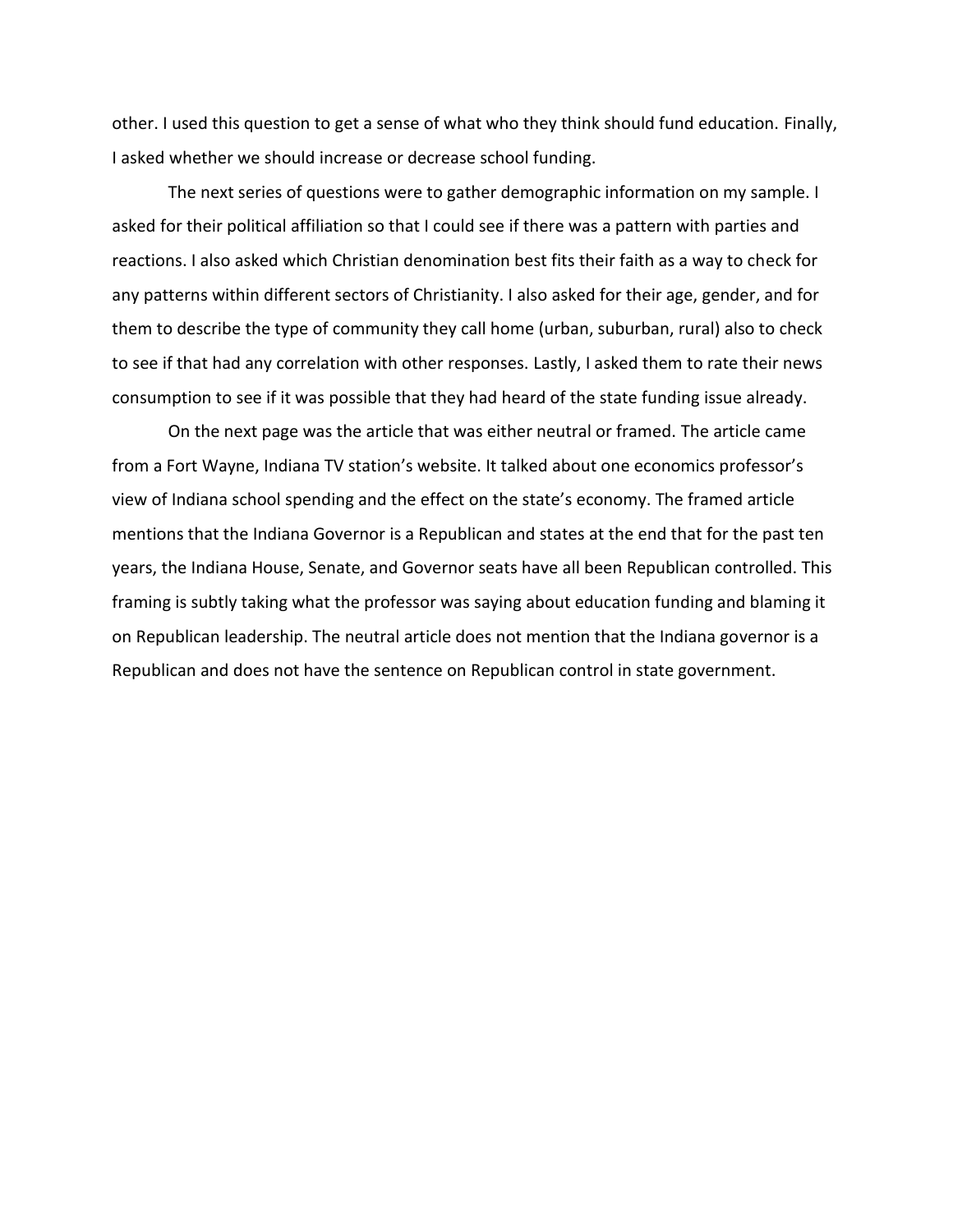# **News Article**

Now you will read a local news article from March 2021. Please read it in full and then answer the questions about the article and what you think about it.

#### Local Economist: Low School Spending Drag on State Economy

FORT WAYNE, Ind. (WANE) - Writing "stark observations" about education finance, one economics professor warns Indiana school spending is falling at the same time as worker productivity and personal income. He thinks they're connected.

He argues in his weekly online commentary more educational spending on Indiana's "human capital" is a better path to growth than the current "Mississippi Strategy of low taxes, declining educational attainment and huge tax incentives" to businesses.

"It should be a fairly non-partisan issue that we want better school performance and are very concerned about the lackluster performance in the Indiana economy. The two are linked," he says over Zoom with WANE 15. "There's not really an important study anywhere that says you can get a better economy without better education."

His comments come after his analysis of the Indiana Governor's "Next Level Teacher Pay Commission" report. The report offers many ways to trim educational costs to boost teacher pay to competitive levels.

"A number of school corporations have written they're already doing almost all of the cost savings measures the Commission suggested," says the professor. "We'll be lucky to squeeze out \$100 million from all of these 37 recommendations when in fact we probably need more like \$600 million to \$1.2 billion to really get us back to where we should be today."

He writes in his weekly commentary that from 2010 to 2019, Indiana's worker productivity declined and per capita personal income saw its largest relative decline in history.

Figure 1 - Screenshot of the article from the neutral condition.

 $\tilde{\lambda}$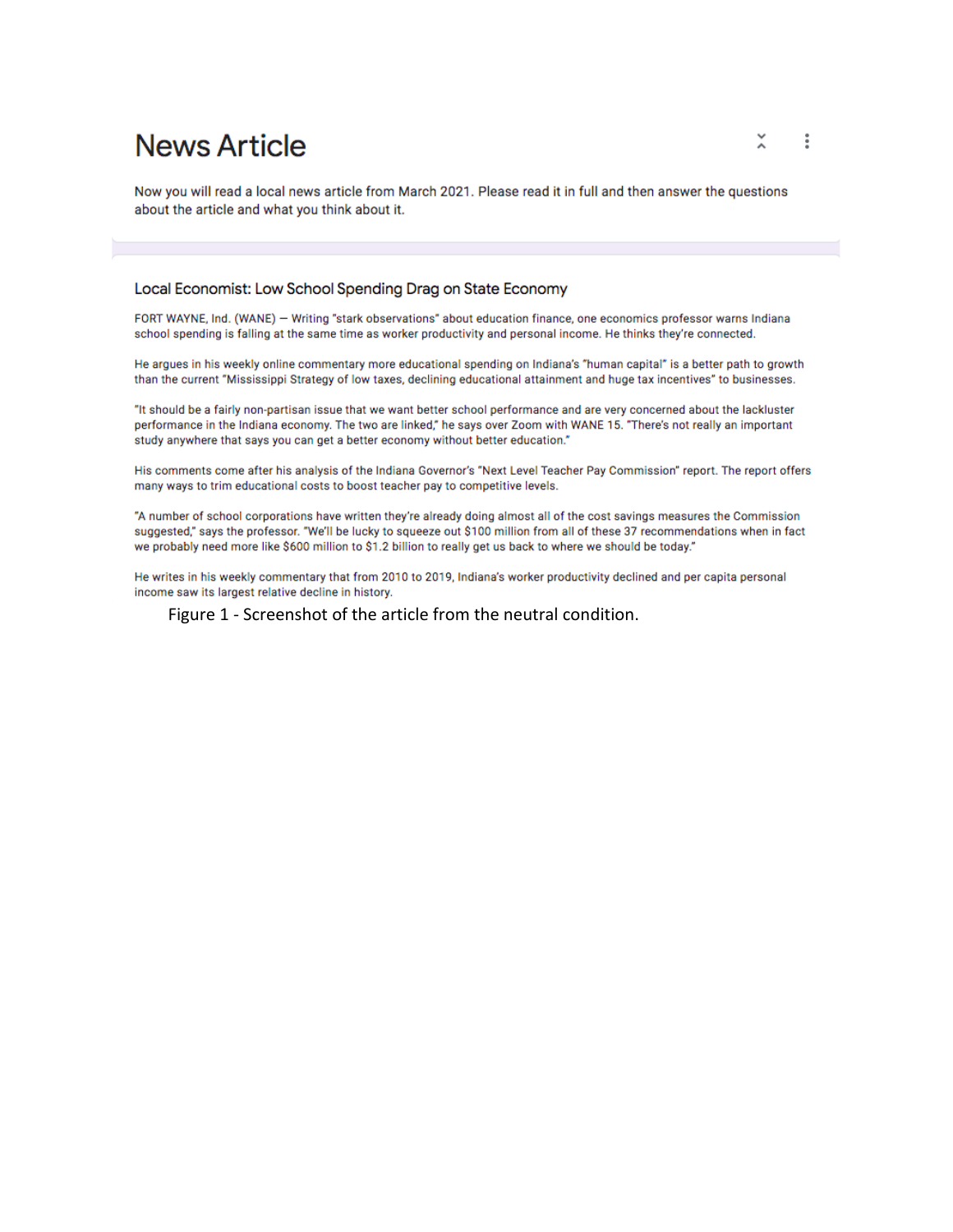# **News Article**

Now you will read a local news article from March 2021. Please read it in full and then answer the questions about the article and what you think about it.

#### Local Economist: Low School Spending Drag on State Economy

FORT WAYNE, Ind. (WANE) - Writing "stark observations" about education finance, one economics professor warns Indiana school spending by the Republican controlled state government is falling at the same time as worker productivity and personal income. He thinks they're connected.

He argues in his weekly online commentary more educational spending on Indiana's "human capital" is a better path to growth than the current "Mississippi Strategy of low taxes, declining educational attainment and huge tax incentives" to businesses. "It should be a fairly non-partisan issue that we want better school performance and are very concerned about the lackluster performance in the Indiana economy. The two are linked," he says over Zoom with WANE 15. "There's not really an important study anywhere that says you can get a better economy without better education."

His comments come after his analysis of Indiana's Governor (Republican) Eric Holcomb's "Next Level Teacher Pay Commission" report. The report offers many ways to trim educational costs to boost teacher pay to competitive levels.

"A number of school corporations have written they're already doing almost all of the cost savings measures the Commission suggested," says the professor. "We'll be lucky to squeeze out \$100 million from all of these 37 recommendations when in fact we probably need more like \$600 million to \$1.2 billion to really get us back to where we should be today."

He writes in his weekly commentary that from 2010 to 2019, Indiana's worker productivity declined and per capita personal income saw its largest relative decline in history. Since 2011, Indiana's House, Senate, and Governor have all been Republican controlled.

Figure 2 – Screenshot of the article from the framed condition.

On the final page, the participants were asked a few closing questions. They were first asked if they actually read the article. They were also asked how they agree with the article on a scale of 1-7, with 1 being strongly disagree and 7 being strongly agree. They were also asked "should we increase or decrease school funding?" and "As a Christian, who should be responsible to make sure that children receive a high quality education?" These questions were repeats from before the article, and they are repeated to see if there was any change in the answers. The final question explicitly asks if their opinion regarding education funding changed after reading the article.

A total of 130 people responded to the survey. 106 of the respondents were within the ages of eighteen and twenty-two. Twenty answered that they were twenty-three or older. Seventy-seven participants were female, and fifty-three respondents were male. When asked what type of community home was, fifty-one said rural, sixty-six said suburban, and eleven said

x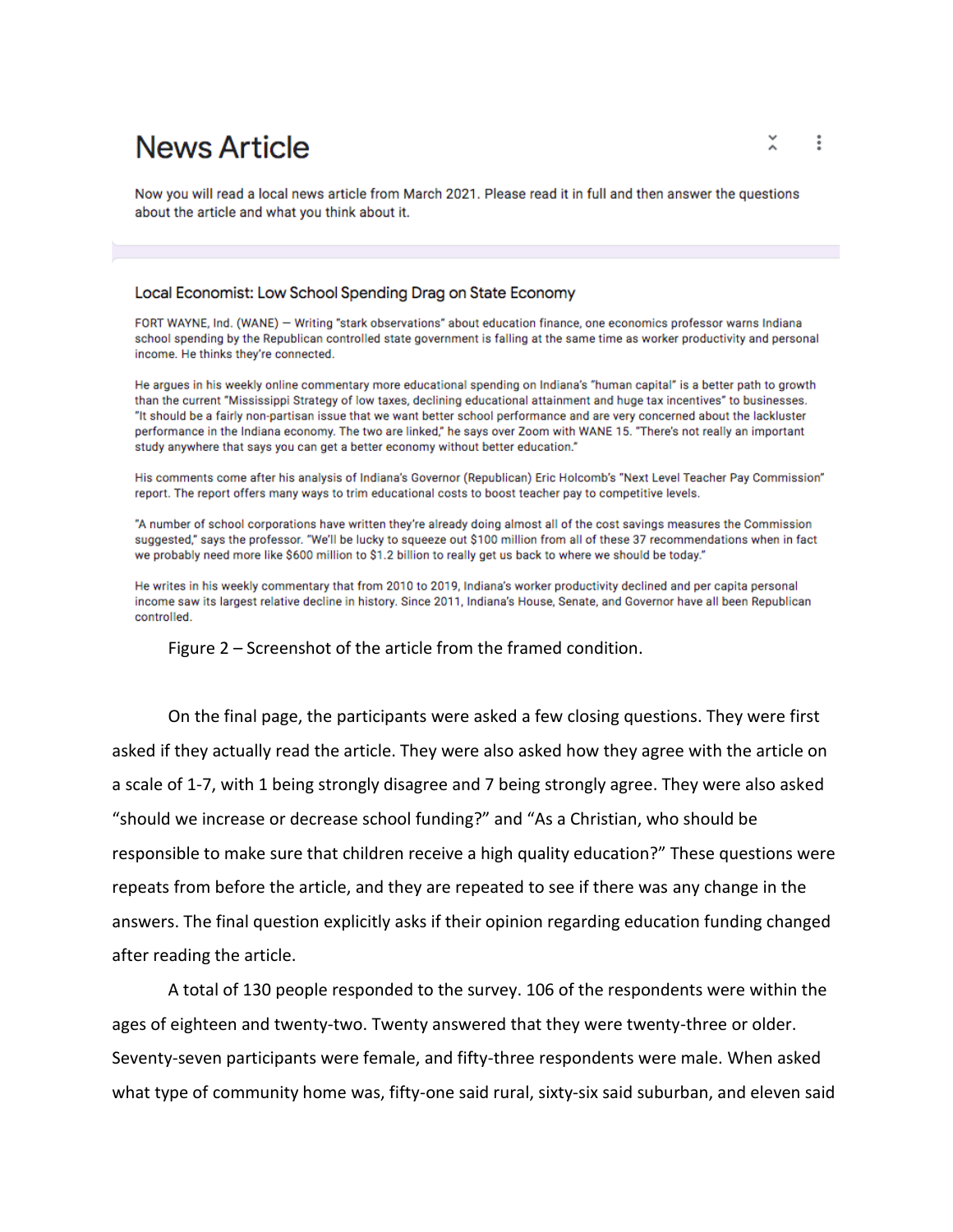urban. The most popular answer of rating political stance was somewhat Republican with thirty answers. Leaning Republican was second with twenty-eight responses, and neutral was third with twenty-seven answers.

|                              | 18-22  | $23+$    |       |    |
|------------------------------|--------|----------|-------|----|
| Number of Respondents        | 106    | 20       |       |    |
|                              |        |          |       |    |
|                              | Female | Male     |       |    |
|                              | 77     | 53       |       |    |
| <b>Number of Respondents</b> |        |          |       |    |
|                              | Rural  | Suburban | Urban |    |
|                              |        |          |       |    |
| <b>Number of Respondents</b> | 51     | 66       |       | 11 |
|                              |        |          |       |    |

Table 1 – Breakdown of the demographics of respondents

### **Pre-results**

#### **Hypothesis:**

H1: Participants who read the partisan-framed article will react to the article in a partisan manner according to their existing predispositions, whereas those presented with a neutral article will rely on their Christian faith to answer the question. In other words, we would expect to see subjects in the framed condition to have a higher degree of differentiation on school funding than subjects in the neutral condition. The goal of testing H1 is to see which priority among young Christian college students wins, partisanship or religion.

I expect partisanship to win because current college-aged students have come into adulthood during a time of high polarization between the two main parties. Even though Christian values teach to love your neighbor as yourself, which arguably would include a quality education, the extreme partisanship division could have a stronger foothold. College aged adults are some of the most passionate voices in the nation. They have strong beliefs about politics and are likely to participate in protests and other events where they feel their voices can be heard.

If partisanship wins over religious belief, it would be evidence that the current political climate has influenced these Christian young adults more than their religious beliefs. A Christian higher education institution like Taylor University would like to think that their love for Christ is the most important factor or priority in the lives of their students and staff. Partisanship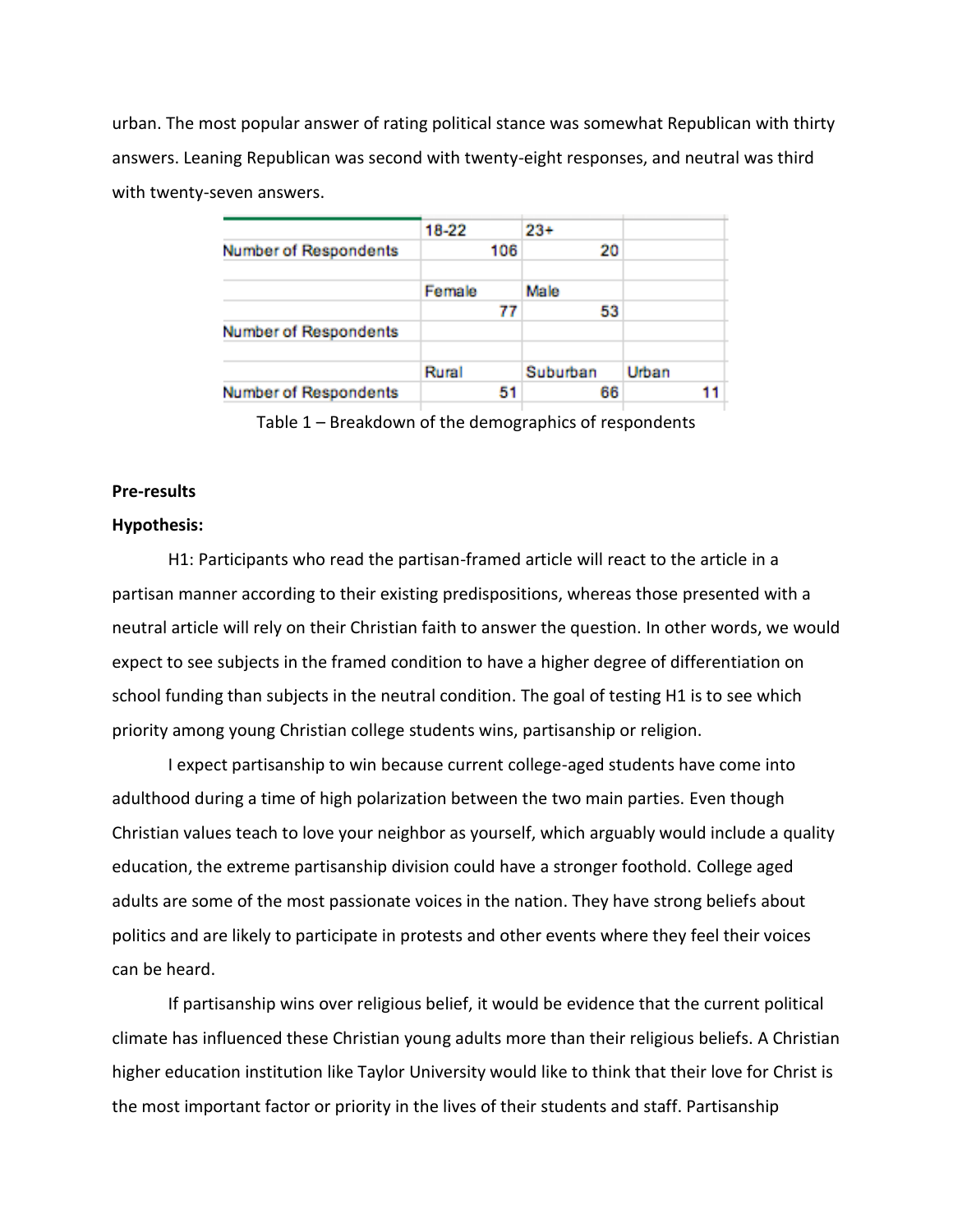winning would be evidence that this is not the case. Even though on the surface these people like to believe God is the influencer on all other matters, subconsciously their beliefs about politics have a stronger foothold.

If religious belief wins over partisanship, it would be evidence that this unique religious environment has a significant influence on students and staff. This community-oriented university's values emphasize showing love to one another. If religious belief wins, this means the university is accomplishing its goal of developing Christian leaders to show Christ's love and selflessness to the world. These religious convictions being more important than partisan politics in such a polarized time would speak volumes to the faith-based learning at this institution.

No matter what the results conclude, this experiment will contribute to the research on partisan cues and what that means for a particularly religious population. We will have a better idea of what these people ultimately value more, which is useful information not only for Taylor University, but also for similar Christian institutions like it across the United States.

### **Results**

Even though I expected partisanship to beat religious values, the results do not support this hypothesis. When comparing the framed and neutral responses to the questions given after the article, no significant difference in the means of the responses could be found. When the difference in means test was applied to the question, "As a Christian, who should be responsible to make sure that children receive a high quality education?" the probability was about 50%. This tested the change in difference of answers from before and after the article. Even when the respondents were asked to rate how much their opinion had changed, there was not a significant difference between the neutral and framed responses.

This means that in this particular questionnaire, the Christian values proved to be a stronger frame than the partisan cues. Since both versions of the questionnaire had a Christian frame in that the questions reminded the participants of their religious priorities, we can see that the partisan cues from the article (as the only difference) did not have the effect that we expected. The answers from both versions of the questionnaire were very similar and had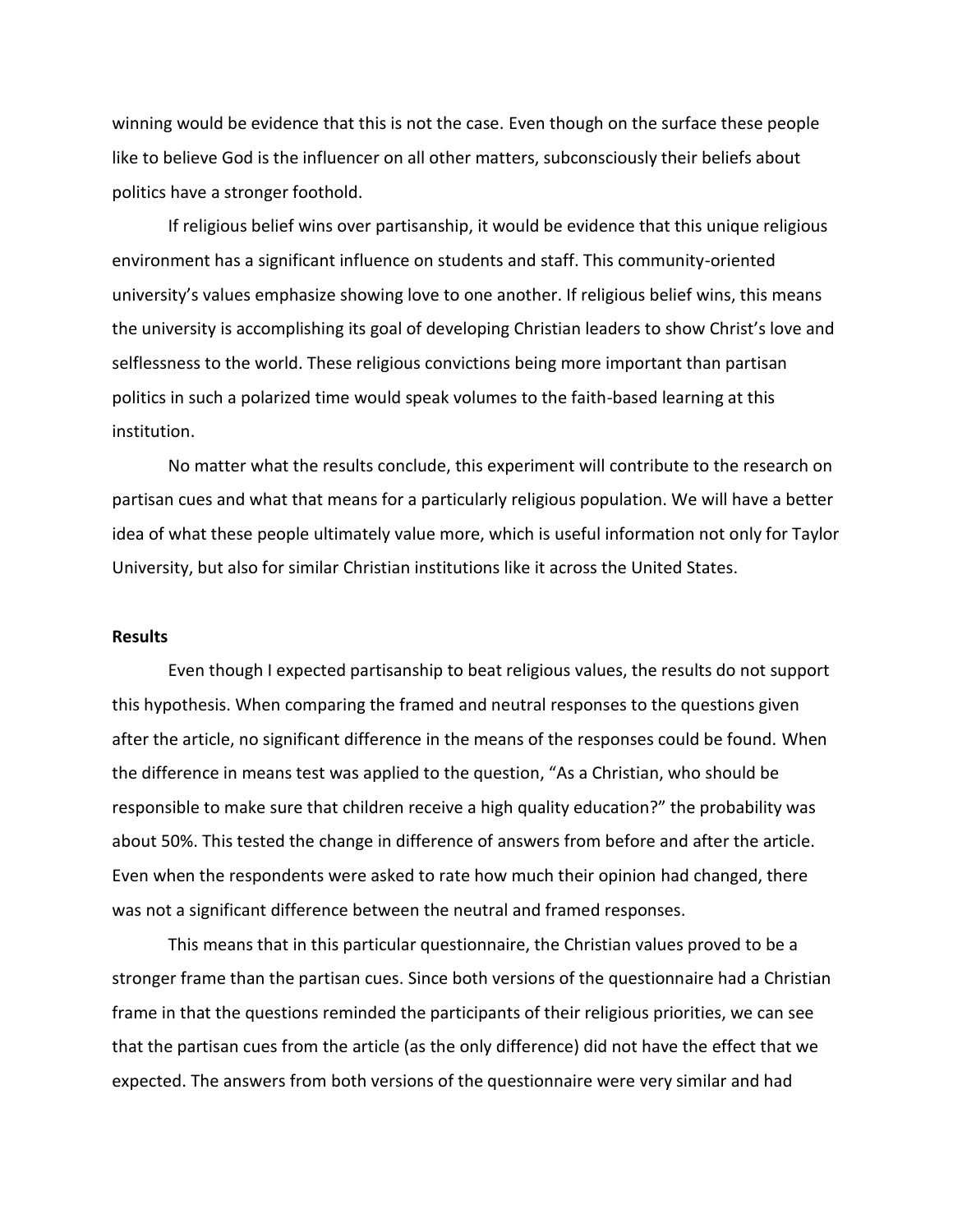similar patterns for the questions that were asked both before and after the article. These questions were "As a Christian, who should be responsible to make sure that children receive a high quality education?" and "Should we increase or decrease school funding?"

These results are not entirely surprising. As I referenced earlier, Rohlinger and Quadagno (2009) found that the way to influence a large group of Christians is with a broad frame that applies to a core belief of Christianity. The conservative movement of the 1970's and 1980's relied on the ideas of the 'right to life' and 'family values' to appeal to the widespread audience of American Christians. When the frames became specific, it no longer broadly applied to the core of all Christian denomination's beliefs, and therefore, the frame was no longer effective at sparking collective action. In the responses to the questionnaire, when asked "Which Christian denomination best fits your faith?" there were 18 different answers of denominations given by Taylor students and staff. This shows that there are a wide variety of Christians at Taylor University and suggests that they also would need a broad frame that appeals to a core Christian belief in order to be swayed as a group.

One interesting thing to note that came from this research was the optional comment section at the end of the questionnaires. Although the majority of respondents did not leave a comment or question about the research, more people in the framed group left comments than the neutral. Also, the responses that were left were longer in length. When comparing, the framed comments section had eight responses (68 total participants) for a total of 449 words while the neutral only had two comments (62 total participants) totaling 114 words. This is almost four times the amount of words for the framed comments compared to the neutral comments.

I realize that this is just one experiment done at one school. However, I believe that this unique sample and the unexpected results are worth noting. I did not try to have a sample that was representative of the United States. This specific sample helped test a specific question about how groups of Christians respond when their religious values are put to the test against their political stances. The small response sample of 130 is about six percent of the student population, which is a decent response given that the timeframe given for responses to the questionnaire was only a little over a week.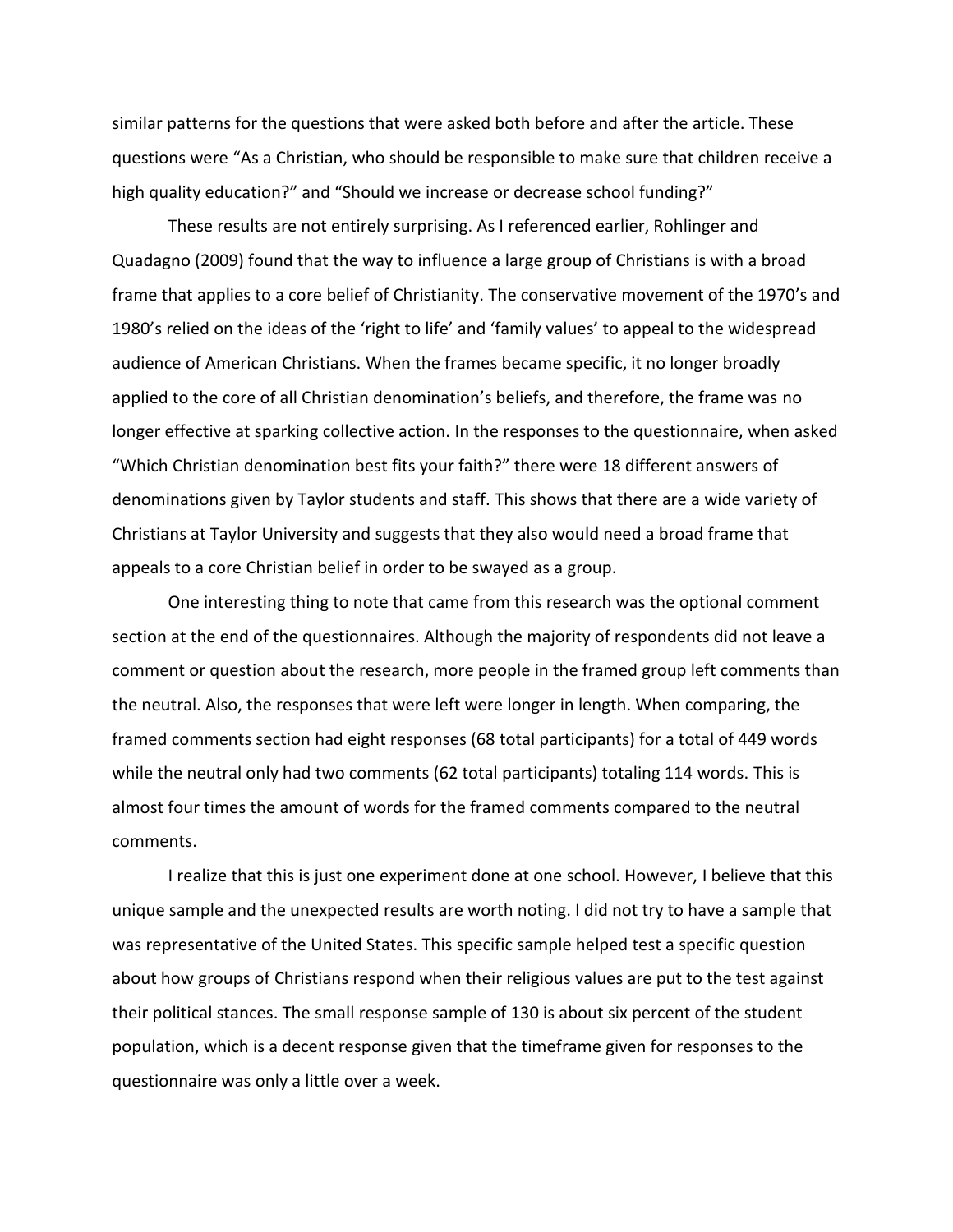#### **Conclusion**

This particular research is important because of the recent changes we have seen in politics. In the past five years, we have seen that evangelical Christians are an influential demographic when it comes to elections. This means that political scientists want to know more about them and what they value. The unexpected (by news media) election of Donald Trump in 2016 was in part due to white evangelical Christian voters. Since Taylor University is an evangelical higher education institution with a primarily white population, my research on this fight of values is advancing the political science field. We are gaining insight into what matters to this demographic. Further research on Taylor or institutions similar to it can give us a greater insight into how these people vote, why they make the decisions that they do, and what that means for politicians running for office.

Why do we care about the relationship between faith and politics? I was particularly interested in this population because I myself am a student at Taylor University and have witnessed these people talk about politics in the past. I am also aware of the culture here and how important integrating faith into learning different subjects is in the classroom. I figured that my professors and some administration would care about these results because it is some evidence that their goals of integrating faith with other aspects of life is working. Further research on the Taylor populations and ones like it are needed to know if this is true over time or on other subjects. One improvement I would advise to anyone wanting to do similar research is to add a third situation where the participants are NOT reminded of the Christian values or given a political frame. This is the true neutral with no frames whatsoever and would give a great baseline to test the others on. I would also ask some more questions in terms of race demographics, other political opinion background (who did you vote for in the last election), and maybe something about how much they trust the news.

The reason that I would add such questions is so that we could further understand why there are differences in answers. A different topic might cause more of a reaction from the participants and show a bigger difference in the neutral and framed. I would pick something that affects a core belief of Christianity so that it has a better chance at affecting the majority of responses. Future experiments could test the framing that is used in political campaigns to see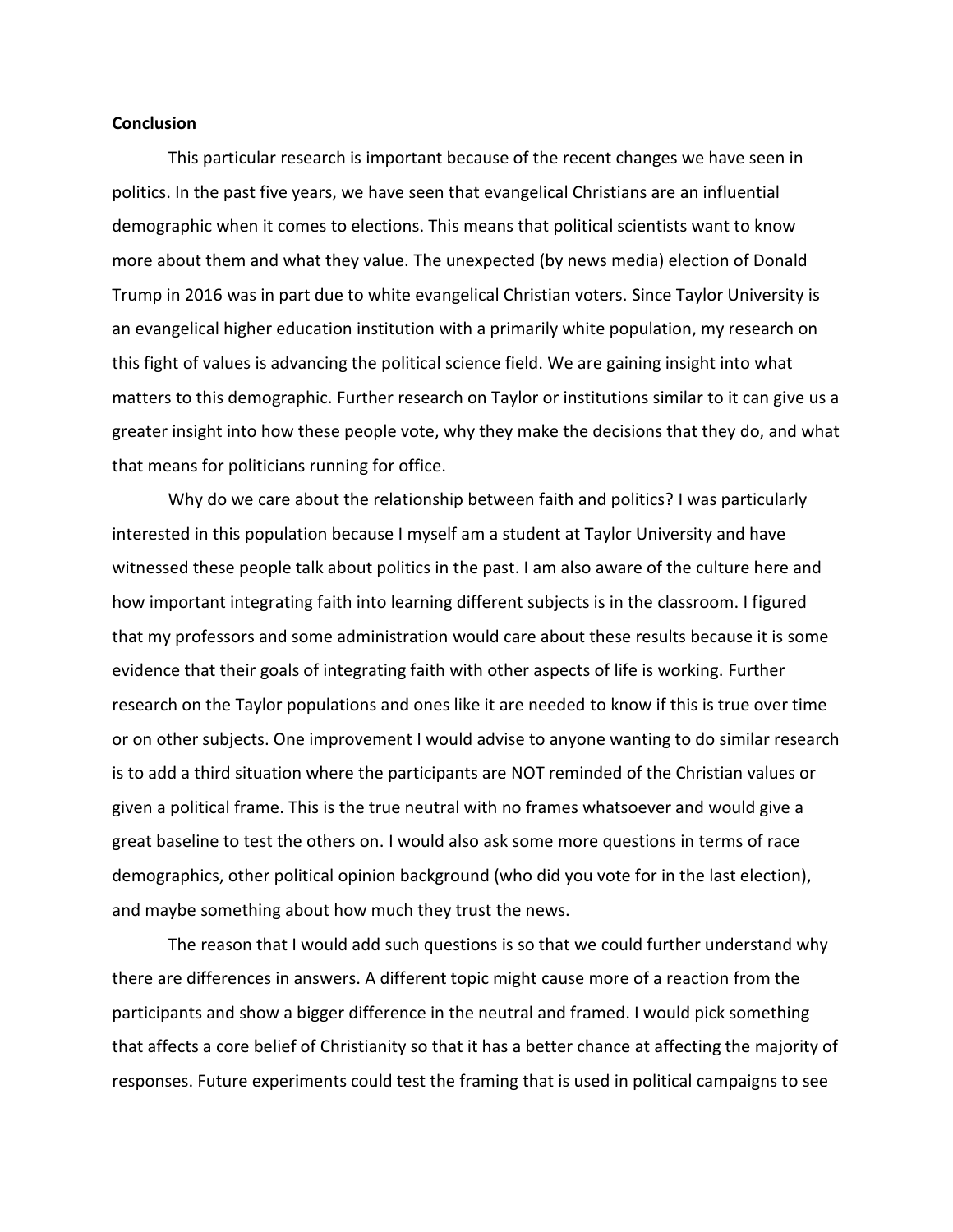how it affects these voters. This could help further the field's knowledge of how this group of voters reacts and help them better predict how they would react to certain candidates. Overall, this general idea could easily be recreated with the same Taylor community or in other Christian higher education institutions, and this could help political scientists to understand the demographic better.